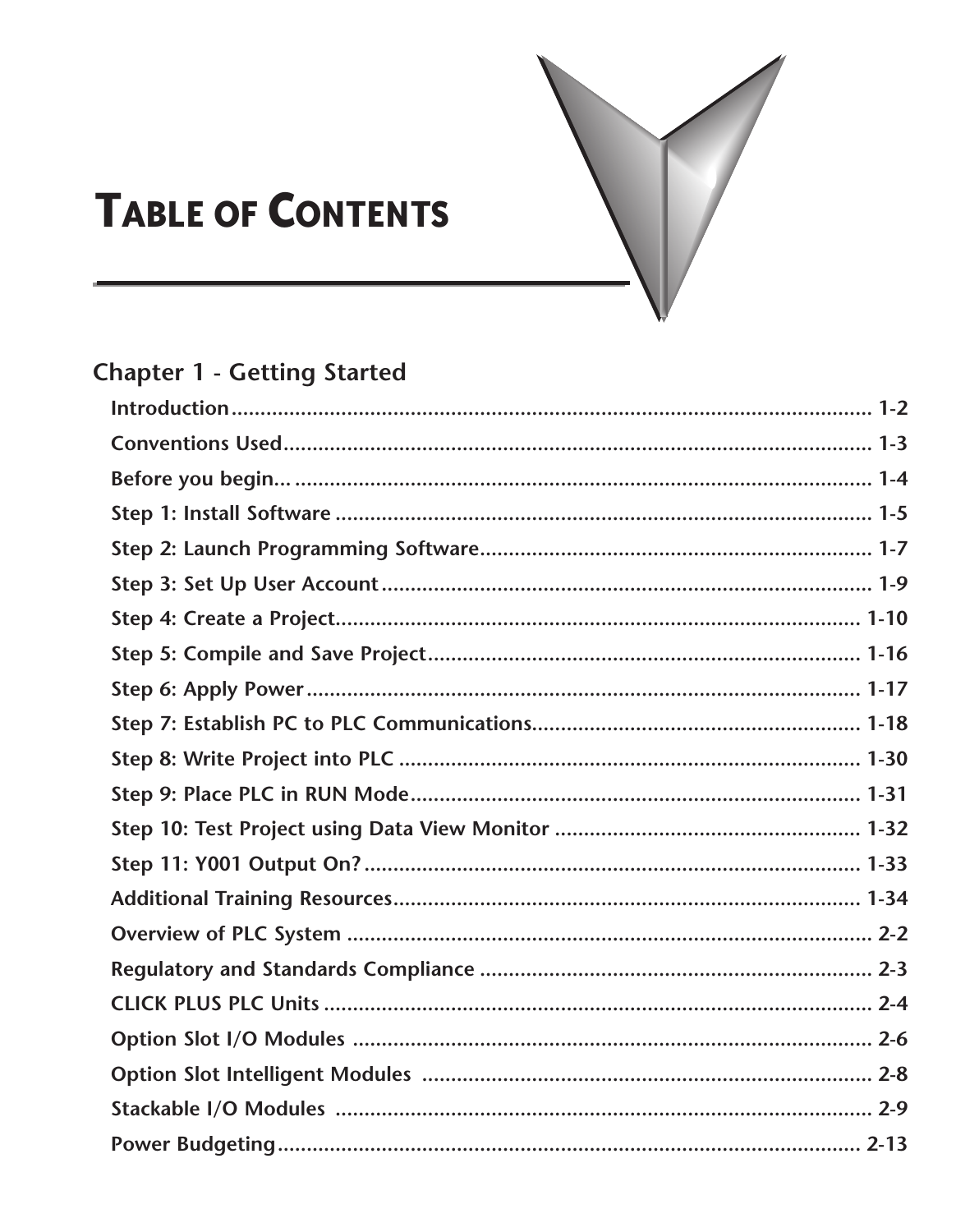<span id="page-1-0"></span>

#### **[Chapter 3 - Installation and Wiring](#page-0-0)**

#### **[Chapter 4 - PLC Communications](#page-0-0)**

| C2-DCM Intelligent Module Communication Ports Specifications 4-6 |  |
|------------------------------------------------------------------|--|
|                                                                  |  |
|                                                                  |  |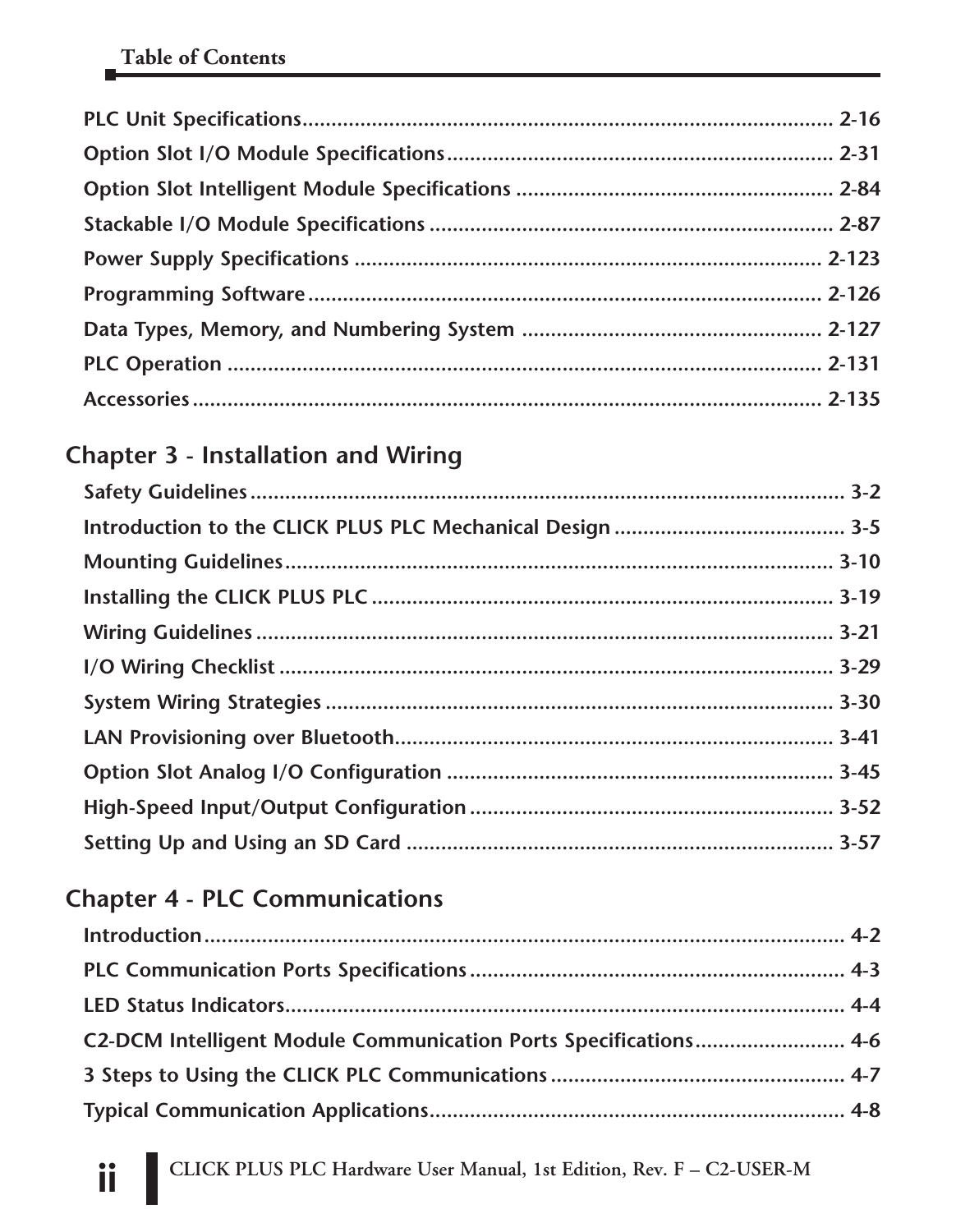<span id="page-2-0"></span>

| <b>Chapter 5 - Maintenance</b> |  |  |  |  |
|--------------------------------|--|--|--|--|
|                                |  |  |  |  |
| Chapter 6 - Troubleshooting    |  |  |  |  |
|                                |  |  |  |  |
|                                |  |  |  |  |
|                                |  |  |  |  |
|                                |  |  |  |  |